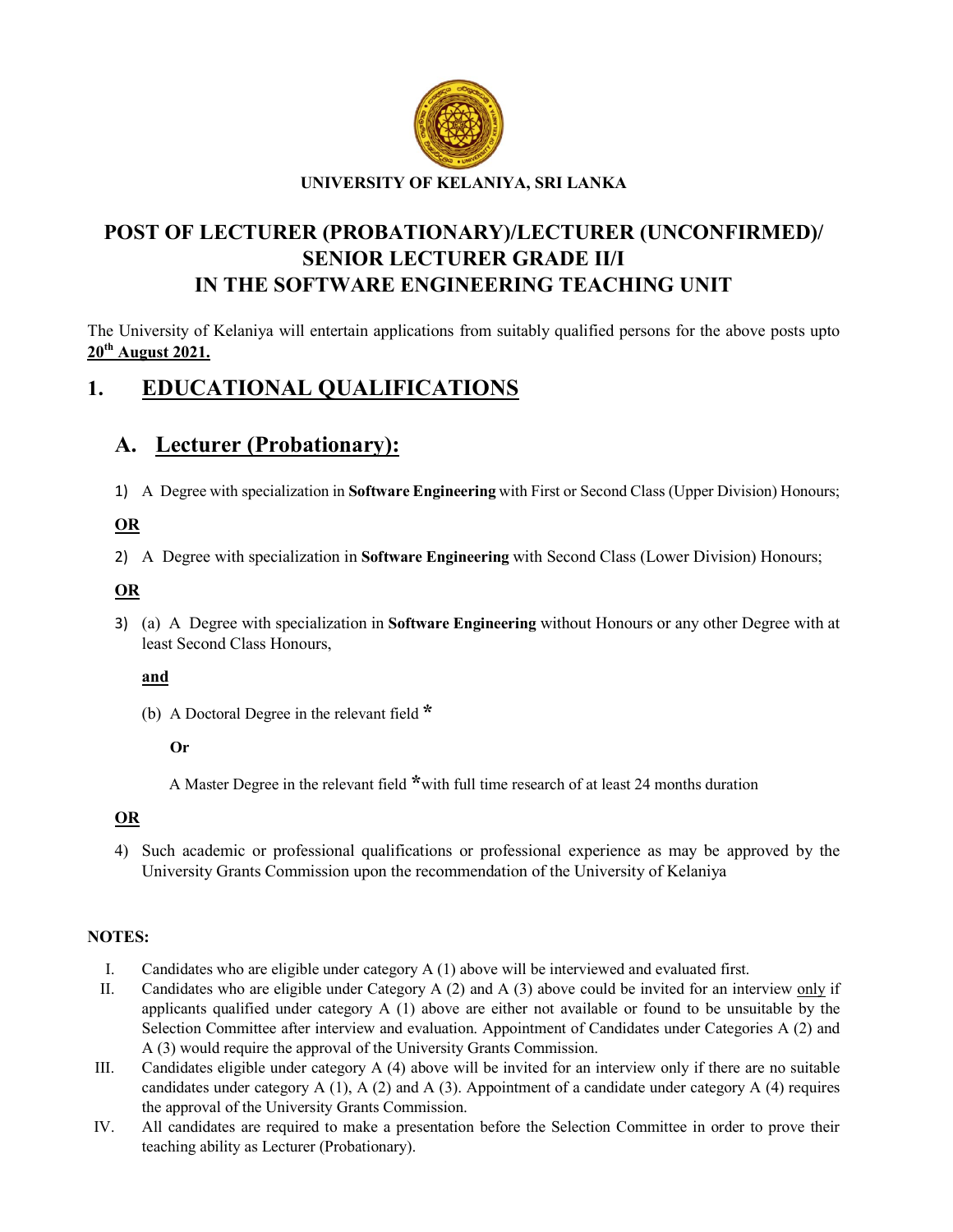# B. Lecturer (Unconfirmed) :

(1) Candidate who are applying for above post should possess academic qualifications required for Lecturer (Probationary).

## AND

- (2) (i) A Doctoral Degree in the relevant field $*$ 
	- or
	- (ii) A Master Degree in the relevant field \* with full time research of at least 24 months duration

## AND

- (3) Having less than (06) years experience in one or more of the following:
	- i. Teaching at University Level,
	- ii. Professional experience in a reputed organization,
	- iii. Research in a recognized Institution,
	- iv. Postgraduate Studies to acquire the qualifications stipulated at (2) above.

# C. Senior Lecturer Grade II :

(1) Candidate who are applying for above post should possess academic qualifications required for Lecturer (Probationary)

## AND

(2) (i) A Doctoral Degree in the relevant field $*$ 

or

(ii) A Master Degree in the relevant field\* with full time research of at least 24 months duration

## AND

- (3) At least six (06) years experience{of which not less than six (04) years should have been after obtaining qualifications stipulated in 2 above} in one or more of the following:
	- I. Teaching at University Level,
- II. Professional experience in a reputed organization,
- III. Research in a recognized Institution,
- IV. Postgraduate Studies to acquire the qualifications stipulated at (2) above.

# D. Senior Lecturer Grade I

(1) Candidate who are applying for above post should possess academic qualifications required for Lecturer (Probationary)

## AND

- (2) (i) A Doctoral Degree in the relevant field\* or
	- (ii) A Master Degree in the relevant field \* with full time research of at least 24 months duration